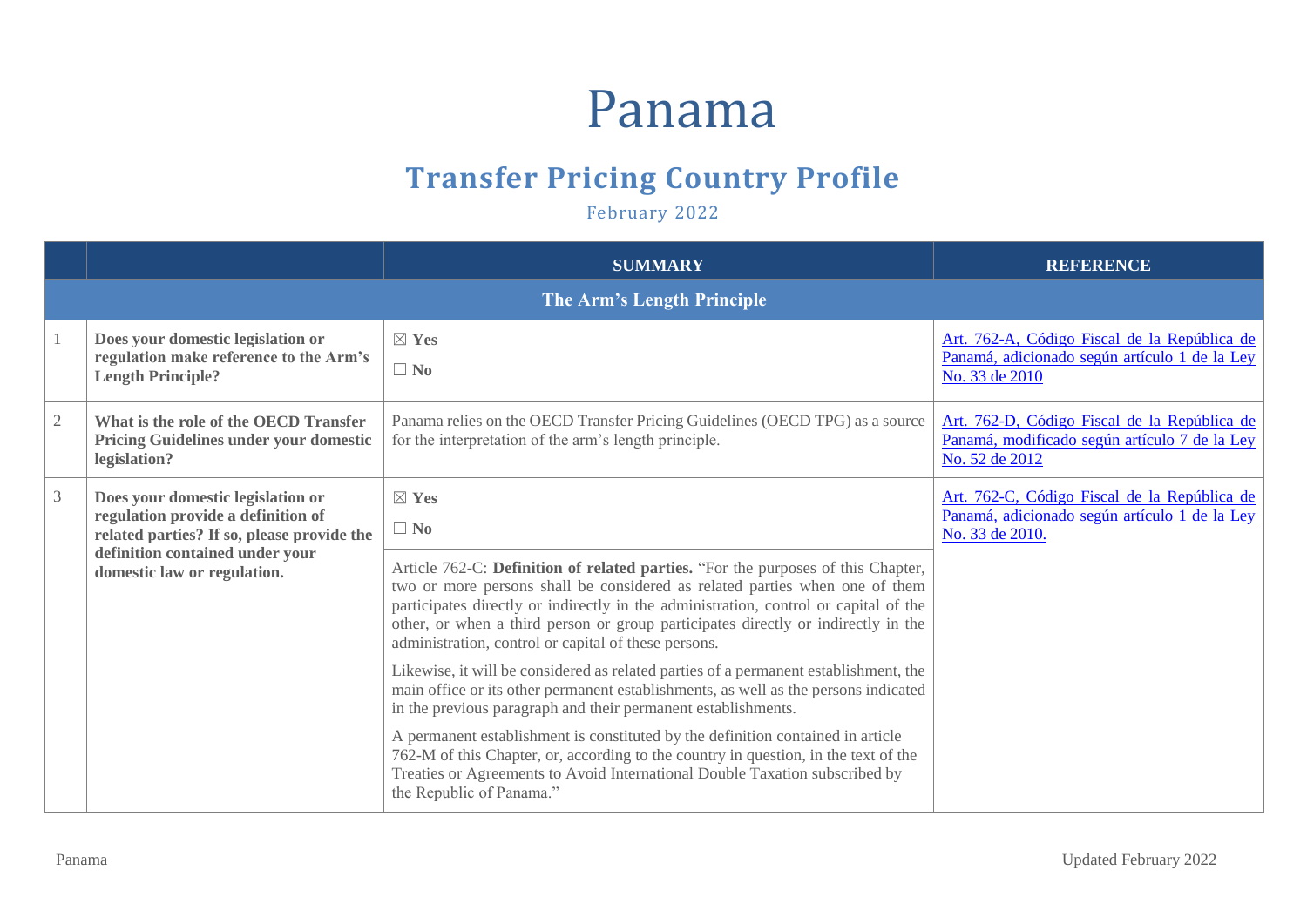|                |                                                                                                                                                                   |                                                                                                                                                                                                                                                                                                                                                                                                                                                                                                                                                                                                                                              |                                                                                                                                                                                                             |                             | <b>Transfer Pricing Methods</b>                                                                                                                                                                                                          |                                |                                                                                                                                                                 |                                                                                                                  |
|----------------|-------------------------------------------------------------------------------------------------------------------------------------------------------------------|----------------------------------------------------------------------------------------------------------------------------------------------------------------------------------------------------------------------------------------------------------------------------------------------------------------------------------------------------------------------------------------------------------------------------------------------------------------------------------------------------------------------------------------------------------------------------------------------------------------------------------------------|-------------------------------------------------------------------------------------------------------------------------------------------------------------------------------------------------------------|-----------------------------|------------------------------------------------------------------------------------------------------------------------------------------------------------------------------------------------------------------------------------------|--------------------------------|-----------------------------------------------------------------------------------------------------------------------------------------------------------------|------------------------------------------------------------------------------------------------------------------|
| $\overline{4}$ | Does your domestic legislation provide<br>for transfer pricing methods to be used<br>in respect of transactions between<br>related parties?                       | $\boxtimes$ Yes<br>$\Box$ No<br>If affirmative, please check those provided for in your legislation:                                                                                                                                                                                                                                                                                                                                                                                                                                                                                                                                         |                                                                                                                                                                                                             |                             |                                                                                                                                                                                                                                          |                                |                                                                                                                                                                 | Art. 762-F, Código Fiscal de la República de<br>Panamá, adicionado según artículo 1 de la Ley<br>No. 33 de 2010. |
|                |                                                                                                                                                                   | <b>CUP</b><br>$\boxtimes$                                                                                                                                                                                                                                                                                                                                                                                                                                                                                                                                                                                                                    | Resale<br>Price<br>$\boxtimes$                                                                                                                                                                              | Cost<br>Plus<br>$\boxtimes$ | <b>TNMM</b><br>$\boxtimes$                                                                                                                                                                                                               | Profit<br>Split<br>$\boxtimes$ | Other (If so,<br>please describe)<br>$\Box$                                                                                                                     |                                                                                                                  |
| 5              | Which criterion is used in your<br>jurisdiction for the application of<br>transfer pricing methods?                                                               |                                                                                                                                                                                                                                                                                                                                                                                                                                                                                                                                                                                                                                              | Please check all that apply:<br>$\boxtimes$ Hierarchy of methods<br>$\Box$ Most appropriate method<br>$\Box$ Other (if so, please explain)<br>CUP, Resale Price, Cost Plus<br>Split method will be applied. |                             |                                                                                                                                                                                                                                          |                                | When, due to the complexity of operations or unavailability of information, the<br>methods described above cannot be properly applied, then, the TNMM or Profit | Art. 762-F, Código Fiscal de la República de<br>Panamá, adicionado según artículo 1 de la Ley<br>No. 33 de 2010. |
| 6              | If your domestic legislation or<br>regulations contain specific guidance on<br>commodity transactions, indicate which<br>of the following approaches is followed. | $\Box$ For controlled transactions involving commodities, the guidance contained in<br>paragraphs 2.18-2.22 of the TPG is followed.<br>$\Box$ Domestic legislation mandates the use of a specific method for controlled<br>transactions involving commodities (if so, please explain)<br>$\boxtimes$ Other (if so, please explain)<br>As there are no specific regulations for commodity transactions, any of the<br>methods could be chosen following the hierarchy. If CUP cannot be rejected and<br>is therefore chosen as the most appropriate method, the guidance contained in<br>paragraphs 2.18-2.22 of the TPG could be applicable. |                                                                                                                                                                                                             |                             | Art. 762-D, Código Fiscal de la República de<br>Panamá, modificado según artículo 7 de la Ley<br>No. 52 de 2012, and<br>Art. 762-F, Código Fiscal de la República de<br>Panamá, adicionado según artículo 1 de la Ley<br>No. 33 de 2010. |                                |                                                                                                                                                                 |                                                                                                                  |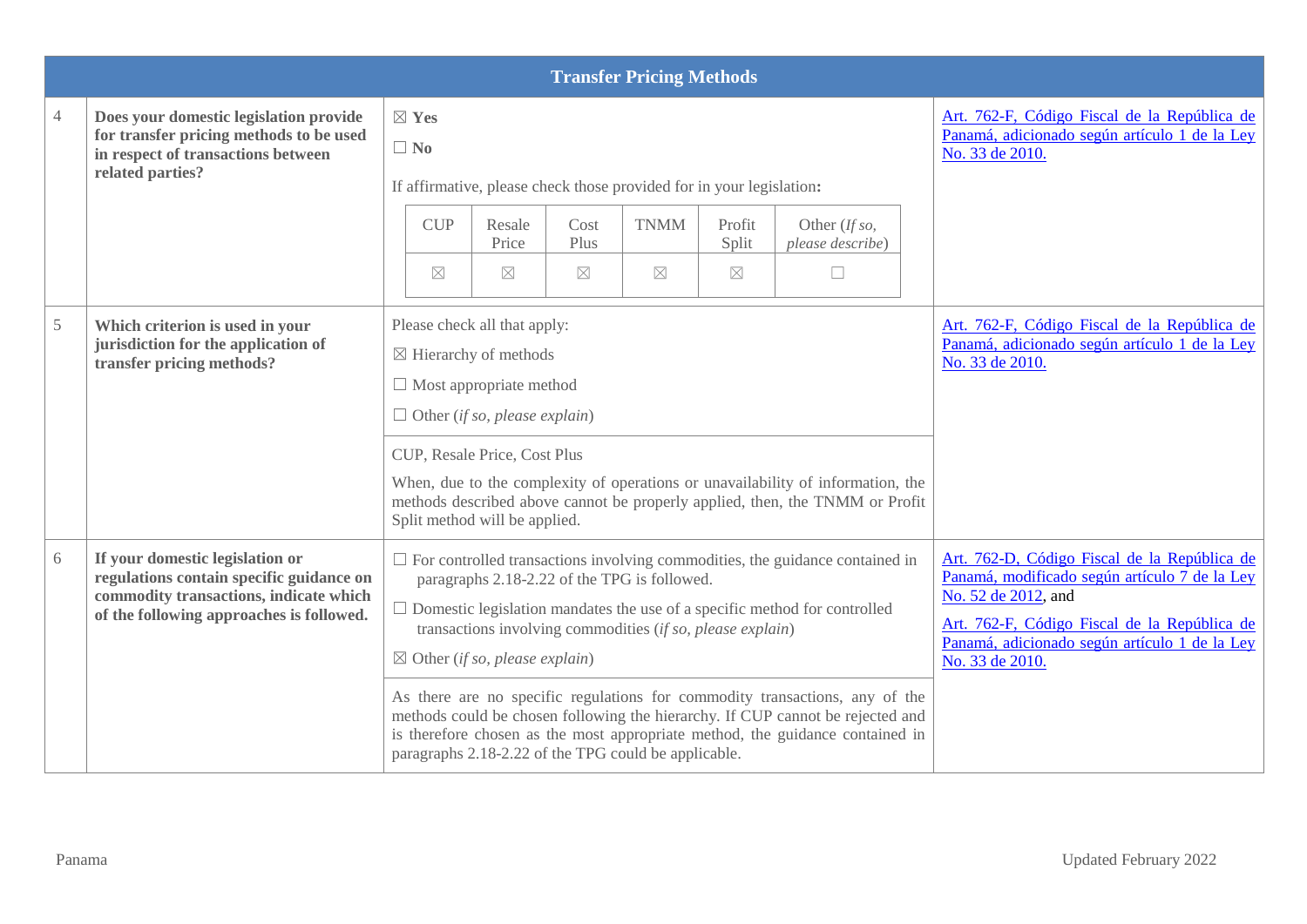|    | <b>Comparability Analysis</b>                                                                                                                          |                                                                                                                                                                                                                                                                                                                                             |                                                                                                                      |  |  |  |  |  |
|----|--------------------------------------------------------------------------------------------------------------------------------------------------------|---------------------------------------------------------------------------------------------------------------------------------------------------------------------------------------------------------------------------------------------------------------------------------------------------------------------------------------------|----------------------------------------------------------------------------------------------------------------------|--|--|--|--|--|
|    | Does your jurisdiction follow (or largely<br>follow) the guidance on comparability<br>analysis outlined in Chapter III of the                          | $\boxtimes$ Yes<br>$\Box$ No                                                                                                                                                                                                                                                                                                                |                                                                                                                      |  |  |  |  |  |
|    | TPG?                                                                                                                                                   | The TPG are the primary source of interpretation of the arm's length principle<br>when applying the methodology described in the legal framework.                                                                                                                                                                                           |                                                                                                                      |  |  |  |  |  |
| 8  | Is there a preference in your<br>jurisdiction for domestic comparables<br>over foreign comparables?                                                    | $\boxtimes$ Yes<br>$\Box$ No                                                                                                                                                                                                                                                                                                                | Art. 5, Decreto Ejecutivo No. 390 de 2016                                                                            |  |  |  |  |  |
|    |                                                                                                                                                        | The legal framework states that when an external (uncontrolled) domestic<br>comparable is available, it will have priority over a foreign comparable.                                                                                                                                                                                       |                                                                                                                      |  |  |  |  |  |
| 9  | Does your tax administration use secret<br>comparables for transfer pricing<br>assessment purposes?                                                    | $\Box$ Yes<br>$\boxtimes$ No                                                                                                                                                                                                                                                                                                                |                                                                                                                      |  |  |  |  |  |
| 10 | Does your legislation allow or require<br>the use of an arm's length range and/or<br>statistical measure for determining<br>arm's length remuneration? | $\boxtimes$ Yes<br>$\Box$ No                                                                                                                                                                                                                                                                                                                | Art. 762-F, Código Fiscal de la República de<br>Panamá, adicionado según artículo 1 de la Ley<br>No. 33 de 2010.     |  |  |  |  |  |
|    |                                                                                                                                                        | The legal framework establishes the use of the interquartile range to determine the<br>arm's length of a related party transaction.                                                                                                                                                                                                         | Art. 9, Decreto Ejecutivo No. 390 de 2016                                                                            |  |  |  |  |  |
| 11 | Are comparability adjustments<br>required under your domestic<br>legislation or regulations?                                                           | $\boxtimes$ Yes<br>$\Box$ No                                                                                                                                                                                                                                                                                                                | Art. 762-E, Código Fiscal de la República de<br>Panamá, adicionado según artículo 1 de la Ley<br>No. 33 de 2010, and |  |  |  |  |  |
|    |                                                                                                                                                        | The legal framework states that comparability adjustments can be made if their<br>application improves the comparability and reliability of the results and it also<br>describes the considerations that a taxpayer have to take into account for making<br>adjustments, including that all adjustments must be documented by the taxpayer. | Art. 3, Decreto Ejecutivo 390 de 2016                                                                                |  |  |  |  |  |
|    |                                                                                                                                                        | <b>Intangible Property</b>                                                                                                                                                                                                                                                                                                                  |                                                                                                                      |  |  |  |  |  |
| 12 | Does your domestic legislation or<br>regulations contain guidance specific to                                                                          | $\Box$ Yes<br>$\boxtimes$ No                                                                                                                                                                                                                                                                                                                |                                                                                                                      |  |  |  |  |  |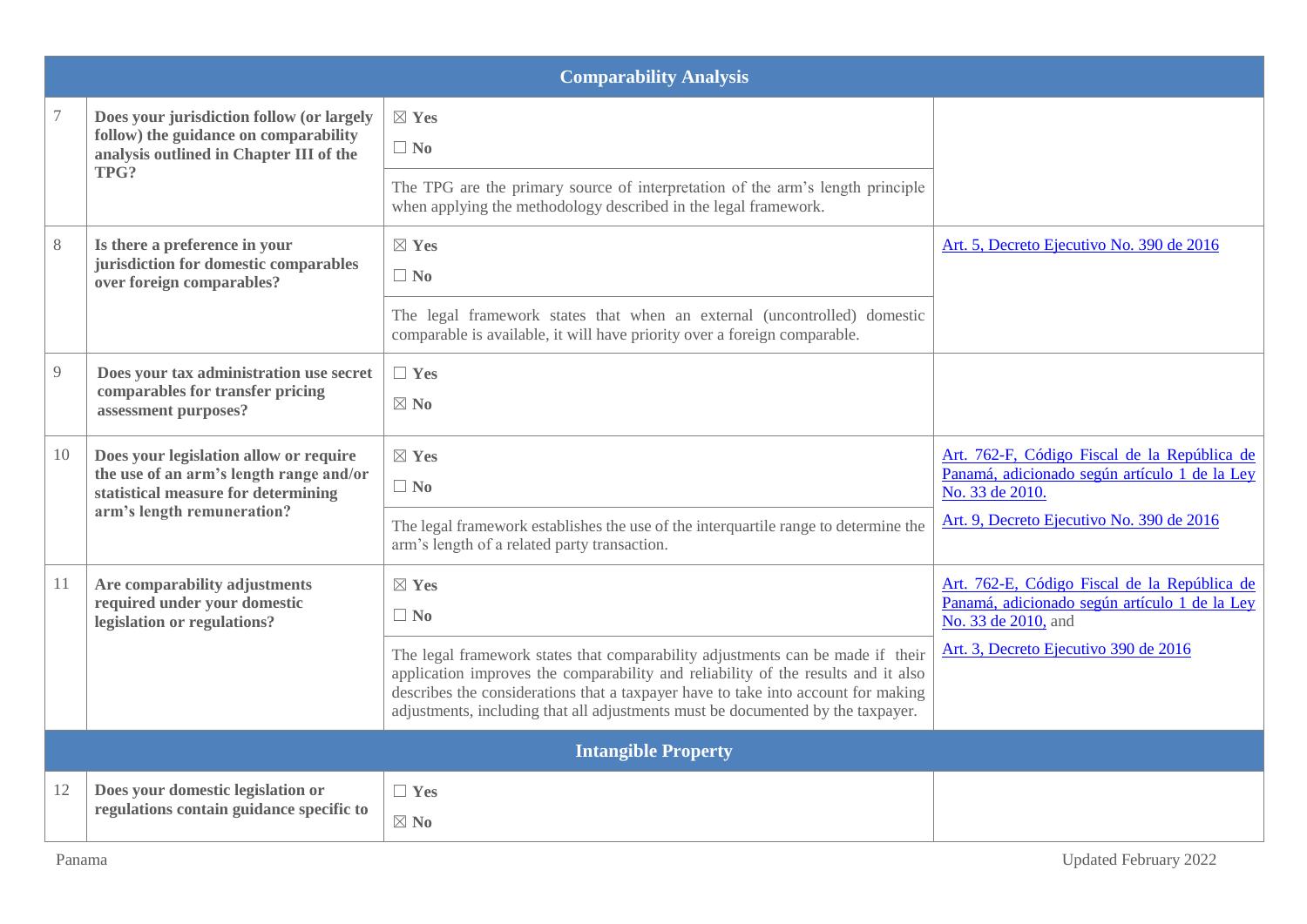|    | the pricing of controlled transactions<br>involving intangibles?                                                                                         | Panama's domestic legislation or regulations do not contain specific guidance on<br>transactions involving intangibles and tend to rely on the OECD TPG.                                                                                                                                                                                                                                                                                                                                                                                     |                                                                                                                  |
|----|----------------------------------------------------------------------------------------------------------------------------------------------------------|----------------------------------------------------------------------------------------------------------------------------------------------------------------------------------------------------------------------------------------------------------------------------------------------------------------------------------------------------------------------------------------------------------------------------------------------------------------------------------------------------------------------------------------------|------------------------------------------------------------------------------------------------------------------|
| 13 | Does your domestic legislation or<br>regulation provide for transfer pricing<br>rules or special measures regarding<br>hard-to-value intangibles (HTVI)? | $\Box$ Yes<br>$\boxtimes$ No                                                                                                                                                                                                                                                                                                                                                                                                                                                                                                                 |                                                                                                                  |
| 14 | Are there any other rules outside<br>transfer pricing rules that are relevant<br>for the tax treatment of transactions                                   | $\boxtimes$ Yes<br>$\Box$ No                                                                                                                                                                                                                                                                                                                                                                                                                                                                                                                 | Ley No. 69 de 2018                                                                                               |
|    | involving intangibles?                                                                                                                                   | Law no. 69 of 2019 establishes a method for the calculation of income subject to<br>an exemption or special tax treatment for the exploitation or sale of an intangible<br>asset (nexus approach).                                                                                                                                                                                                                                                                                                                                           |                                                                                                                  |
|    |                                                                                                                                                          | <b>Intra-Group Services</b>                                                                                                                                                                                                                                                                                                                                                                                                                                                                                                                  |                                                                                                                  |
| 15 | Does your domestic legislation or<br>regulations provide guidance specific to<br>intra-group services transactions?                                      | $\boxtimes$ Yes<br>$\Box$ No                                                                                                                                                                                                                                                                                                                                                                                                                                                                                                                 | Art. 762-G, Código Fiscal de la República de<br>Panamá, adicionado según artículo 1 de la Ley<br>No. 33 de 2010. |
|    |                                                                                                                                                          | The deduction of expenses for services received from a related party, such as<br>management, legal or accounting, financial, technical services or any other, will<br>be conditioned to the fact that the services rendered are effective and that it<br>produces or can produce advantage or utility to the recipient.                                                                                                                                                                                                                      |                                                                                                                  |
|    |                                                                                                                                                          | In the case of services provided jointly in favor of several related parties, and<br>whenever it is possible to specify the service received or to quantify the particular<br>elements that are being paid for such service, the expenses shall be charged directly<br>to the recipient.                                                                                                                                                                                                                                                     |                                                                                                                  |
|    |                                                                                                                                                          | Otherwise, if it is not possible to specify the service received or to quantify the<br>particular elements that are being paid for such service, the expenses shall be<br>distributed among the beneficiaries in accordance to the distribution rules. This<br>criteria will be considered fulfilled when the distribution method is based on a<br>variable that takes into account the nature of the service, the circumstances in<br>which it is provided, as well as the benefits obtained or likely to be obtained by the<br>recipients. |                                                                                                                  |
| 16 |                                                                                                                                                          | $\Box$ Yes                                                                                                                                                                                                                                                                                                                                                                                                                                                                                                                                   |                                                                                                                  |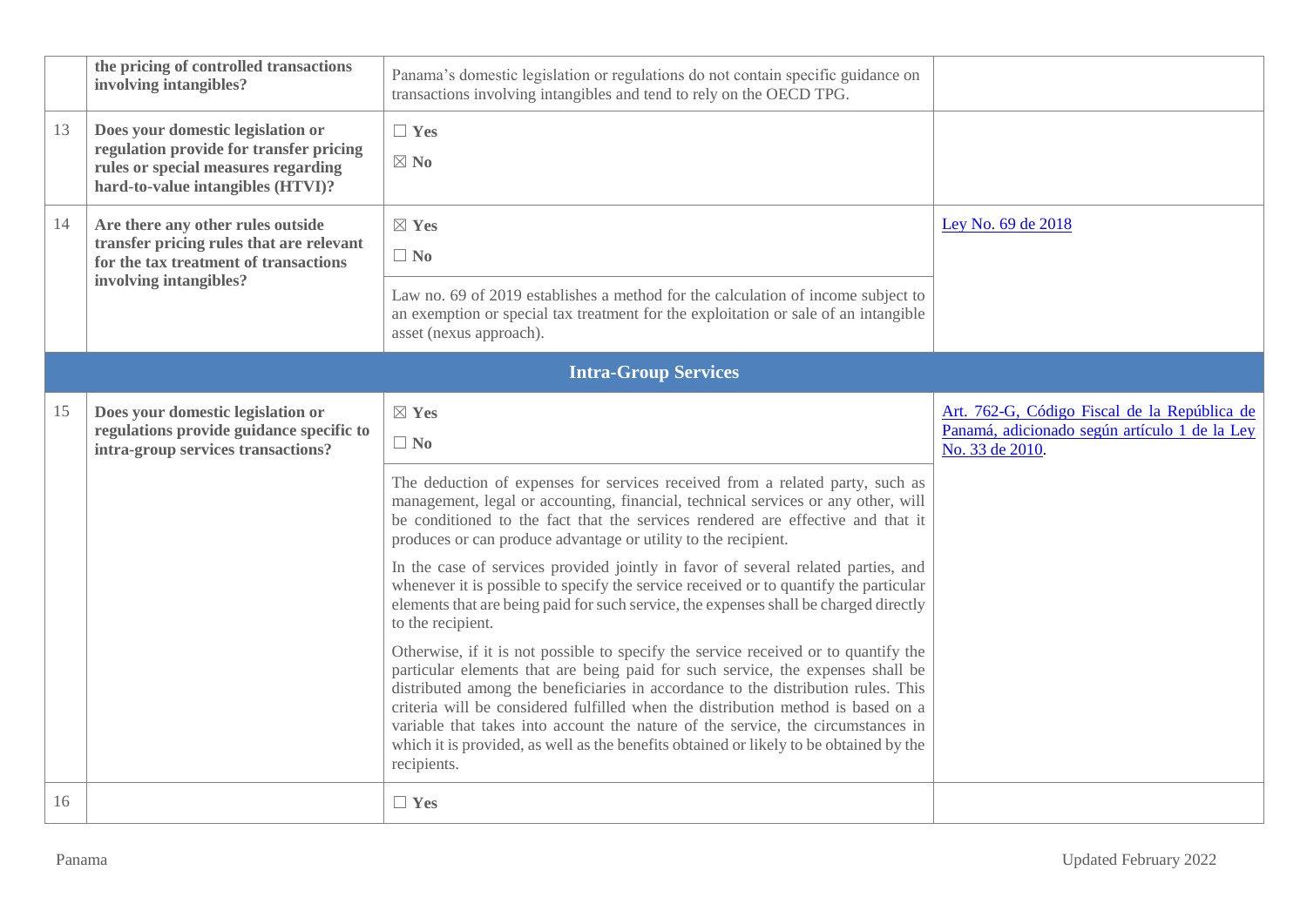|    | Do you have any simplified approach                                               | $\boxtimes$ No                                                                                                             |  |
|----|-----------------------------------------------------------------------------------|----------------------------------------------------------------------------------------------------------------------------|--|
|    | for low value-adding intra-group<br>services?                                     | At the present time, Panama does not have a clear position on this matter.                                                 |  |
| 17 | Are there any other rules outside                                                 | $\Box$ Yes                                                                                                                 |  |
|    | transfer pricing rules that are relevant<br>for the tax treatment of transactions | $\boxtimes$ No                                                                                                             |  |
|    | involving services?                                                               |                                                                                                                            |  |
|    |                                                                                   | <b>Financial Transactions</b>                                                                                              |  |
| 18 | [NEW] Does your domestic legislation                                              | $\Box$ Yes                                                                                                                 |  |
|    | or regulations provide guidance specific<br>to financial transactions?            | $\boxtimes$ No                                                                                                             |  |
|    |                                                                                   | Panama's domestic legislation or regulations do not contain specific guidance on                                           |  |
|    |                                                                                   | financial transactions and tend to rely on the guidance provided by the OECD.                                              |  |
| 19 | [NEW] Are there any other rules                                                   | $\Box$ Yes                                                                                                                 |  |
|    | outside transfer pricing rules that are<br>relevant for the tax treatment of      | $\boxtimes$ No                                                                                                             |  |
|    | financial transactions?                                                           | Panama is currently reviewing interest deductibility limitation based on BEPS                                              |  |
|    |                                                                                   | Action 4.                                                                                                                  |  |
|    |                                                                                   | <b>Cost Contribution Agreements</b>                                                                                        |  |
| 20 | Does your jurisdiction have legislation                                           | $\Box$ Yes                                                                                                                 |  |
|    | or regulations on cost contribution<br>agreements?                                | $\boxtimes$ No                                                                                                             |  |
|    |                                                                                   | Panama's domestic legislation or regulations do not contain specific guidance on<br>CCAs and tend to rely on the OECD TPG. |  |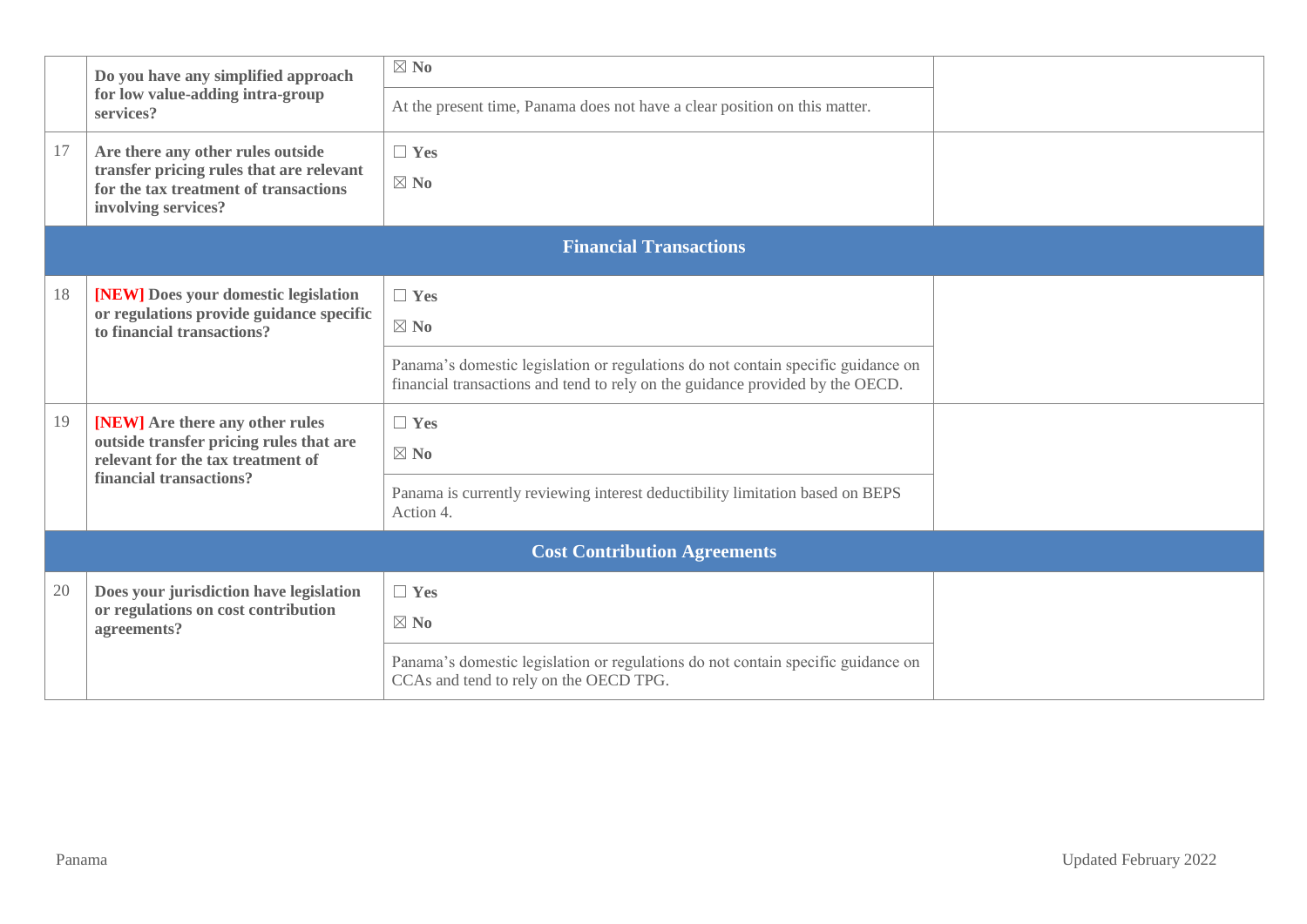|        |                                                                                                                                                                               | <b>Transfer Pricing Documentation</b>                                                                                                                                                                                                                                                                                                                                                                                                                                                                                                                                                                                                                                                                                                                                                                                                                                                                                                                                                                                                                                                                                                                                                                                                                                                    |                                                                                                                                                                                                                                                                                                                                                                                                                 |
|--------|-------------------------------------------------------------------------------------------------------------------------------------------------------------------------------|------------------------------------------------------------------------------------------------------------------------------------------------------------------------------------------------------------------------------------------------------------------------------------------------------------------------------------------------------------------------------------------------------------------------------------------------------------------------------------------------------------------------------------------------------------------------------------------------------------------------------------------------------------------------------------------------------------------------------------------------------------------------------------------------------------------------------------------------------------------------------------------------------------------------------------------------------------------------------------------------------------------------------------------------------------------------------------------------------------------------------------------------------------------------------------------------------------------------------------------------------------------------------------------|-----------------------------------------------------------------------------------------------------------------------------------------------------------------------------------------------------------------------------------------------------------------------------------------------------------------------------------------------------------------------------------------------------------------|
| 21     | Does your legislation or regulations<br>require the taxpayer to prepare transfer<br>pricing documentation?                                                                    | $\boxtimes$ Yes<br>$\Box$ No<br>If affirmative, please check all that apply:<br>$\boxtimes$ Master file consistent with Annex I to Chapter V of the TPG<br>$\boxtimes$ Local file consistent with Annex II to Chapter V of the TPG<br>$\boxtimes$ Country-by-country report consistent with Annex III to Chapter V of the<br><b>TPG</b><br>$\boxtimes$ Specific transfer pricing returns (separate or annexed to the tax return)<br>$\Box$ Other (specify):                                                                                                                                                                                                                                                                                                                                                                                                                                                                                                                                                                                                                                                                                                                                                                                                                              | Art. 762-I, Código Fiscal de la República de<br>Panamá, modificado según artículo 2 de la Ley<br>No. 114 de 2013,<br>Art. 762-J, Código Fiscal de la República de<br>Panamá, modificado según artículo 9 de la Ley<br>No. 52 de 2012, y<br>Art. 10 y Art. 11, Decreto Ejecutivo 390 de 2016<br>Decreto Ejecutivo No. 46 de 27 de mayo de<br>2019.                                                               |
| $22\,$ | Please briefly explain the relevant<br>requirements related to filing of<br>transfer pricing documentation (i.e.<br>timing for preparation or submission,<br>languages, etc.) | The most relevant requirements are the following:<br>1. Transfer pricing return. The taxpayers that are subject to the transfer pricing<br>legislation must present, annually, a report of the operations carried out with<br>related parties, within six months following the closing date of the fiscal period.<br>2. Transfer pricing study (local file): The taxpayers that are subject to transfer<br>pricing legislation must also have, at the time of the submission of the transfer<br>pricing return, a transfer pricing study, which must contain the information and<br>analysis of their transactions with related parties as required in the legal<br>framework. This study must be submitted by the taxpayer to the Tax Authority,<br>upon its request, within a period of forty-five ("45") business days. Upon request.<br>3. Master File: The taxpayers that are subject to transfer pricing legislation must<br>also have, at the time of the submission of the transfer pricing return, the master<br>file, that will be required in all those cases in which the related parties carry out<br>economic activities with each other. Upon request.<br>All these documents, as well as any information requested by the Tax Authority<br>must be submitted in Spanish. | Art. 762-I, Código Fiscal de la República de<br>Panamá, modificado según artículo 2 de la Ley<br>No. 114 de 2013,<br>Art. 762-J, Código Fiscal de la República de<br>Panamá, modificado según artículo 9 de la Ley<br>No. 52 de 2012,<br>Art. 762-K, Código Fiscal de la República de<br>Panamá, modificado según artículo 9 de la Ley<br>No. 52 de 2012, y<br>Art. 10 y Art. 11, Decreto Ejecutivo 390 de 2016 |
| 23     | Does your legislation provide for<br>specific transfer pricing penalties                                                                                                      | $\boxtimes$ Yes<br>$\Box$ No                                                                                                                                                                                                                                                                                                                                                                                                                                                                                                                                                                                                                                                                                                                                                                                                                                                                                                                                                                                                                                                                                                                                                                                                                                                             |                                                                                                                                                                                                                                                                                                                                                                                                                 |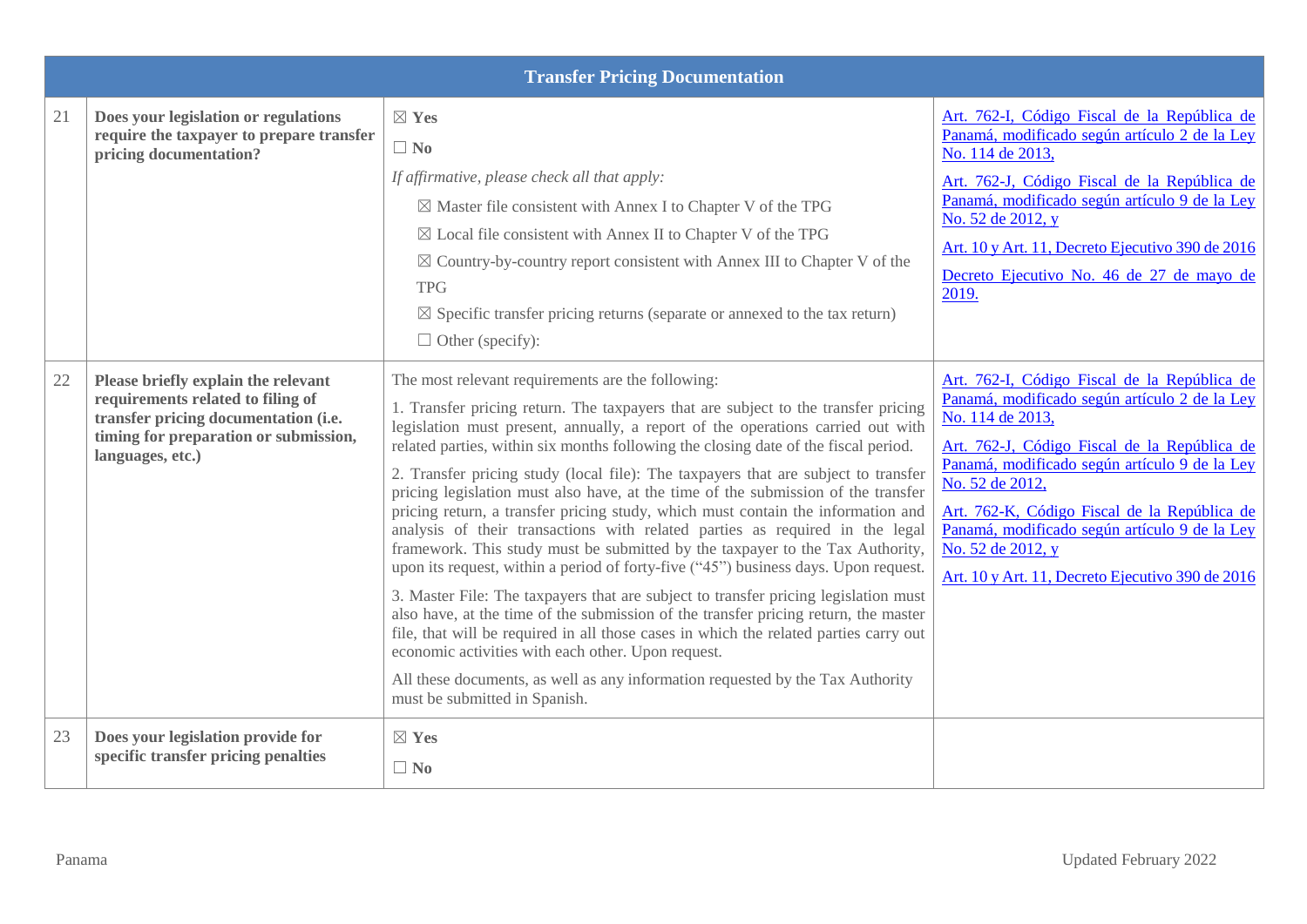|    | and/or compliance incentives regarding<br>transfer pricing documentation?                                            | There is a specific penalty for failing to submit the transfer pricing report in time.<br>The penalty is 1% of the amount of aggregated operations (and up to USD<br>1 000 000) between the taxpayer and its related parties during the period.                                                                                                                                                                                         | Art. 762-I, Código Fiscal de la República de<br>Panamá, modificado según artículo 2 de la Ley<br>No. 114 de 2013, |
|----|----------------------------------------------------------------------------------------------------------------------|-----------------------------------------------------------------------------------------------------------------------------------------------------------------------------------------------------------------------------------------------------------------------------------------------------------------------------------------------------------------------------------------------------------------------------------------|-------------------------------------------------------------------------------------------------------------------|
| 24 | If your legislation provides for<br>exemption from transfer pricing<br>documentation obligations, please<br>explain. | The threshold for submitting the CbCR is 750 million Euro, based on BEPS<br>Action 13.                                                                                                                                                                                                                                                                                                                                                  | Decreto Ejecutivo No. 46 de 27 de mayo de<br>2019.                                                                |
|    |                                                                                                                      | <b>Administrative Approaches to Avoiding and Resolving Disputes</b>                                                                                                                                                                                                                                                                                                                                                                     |                                                                                                                   |
| 25 | Which mechanisms are available in<br>your jurisdiction to prevent and/or<br>resolve transfer pricing disputes?       | Please check those that apply:<br>$\Box$ Rulings<br>$\Box$ Enhanced engagement programs<br>$\Box$ Advance Pricing Agreements (APA)<br>$\Box$ Unilateral APAs<br>$\Box$ Bilateral APAs<br>$\Box$ Multilateral APAs<br>$\boxtimes$ Mutual Agreement Procedures<br>$\Box$ Other ( <i>please specify</i> ):<br>MAPs procedures and guidance are currently being prepared. For further<br>information, please refer to Panama's MAP Profile. | Treaties to<br>Avoid<br>International<br>Double<br><b>Taxation</b><br>Panama's MAP Profile                        |
|    |                                                                                                                      | <b>Safe Harbours and Other Simplification Measures</b>                                                                                                                                                                                                                                                                                                                                                                                  |                                                                                                                   |
|    |                                                                                                                      |                                                                                                                                                                                                                                                                                                                                                                                                                                         |                                                                                                                   |
| 26 | Does your jurisdiction have rules on<br>safe harbours in respect of certain                                          | $\Box$ Yes                                                                                                                                                                                                                                                                                                                                                                                                                              |                                                                                                                   |
|    | industries, types of taxpayers, or types<br>of transactions?                                                         | $\boxtimes$ No                                                                                                                                                                                                                                                                                                                                                                                                                          |                                                                                                                   |
| 27 | Does your jurisdiction have any other                                                                                | $\Box$ Yes                                                                                                                                                                                                                                                                                                                                                                                                                              |                                                                                                                   |
|    | simplification measures not listed in this<br>questionnaire? If so, please provide a<br>brief explanation.           | $\boxtimes$ No                                                                                                                                                                                                                                                                                                                                                                                                                          |                                                                                                                   |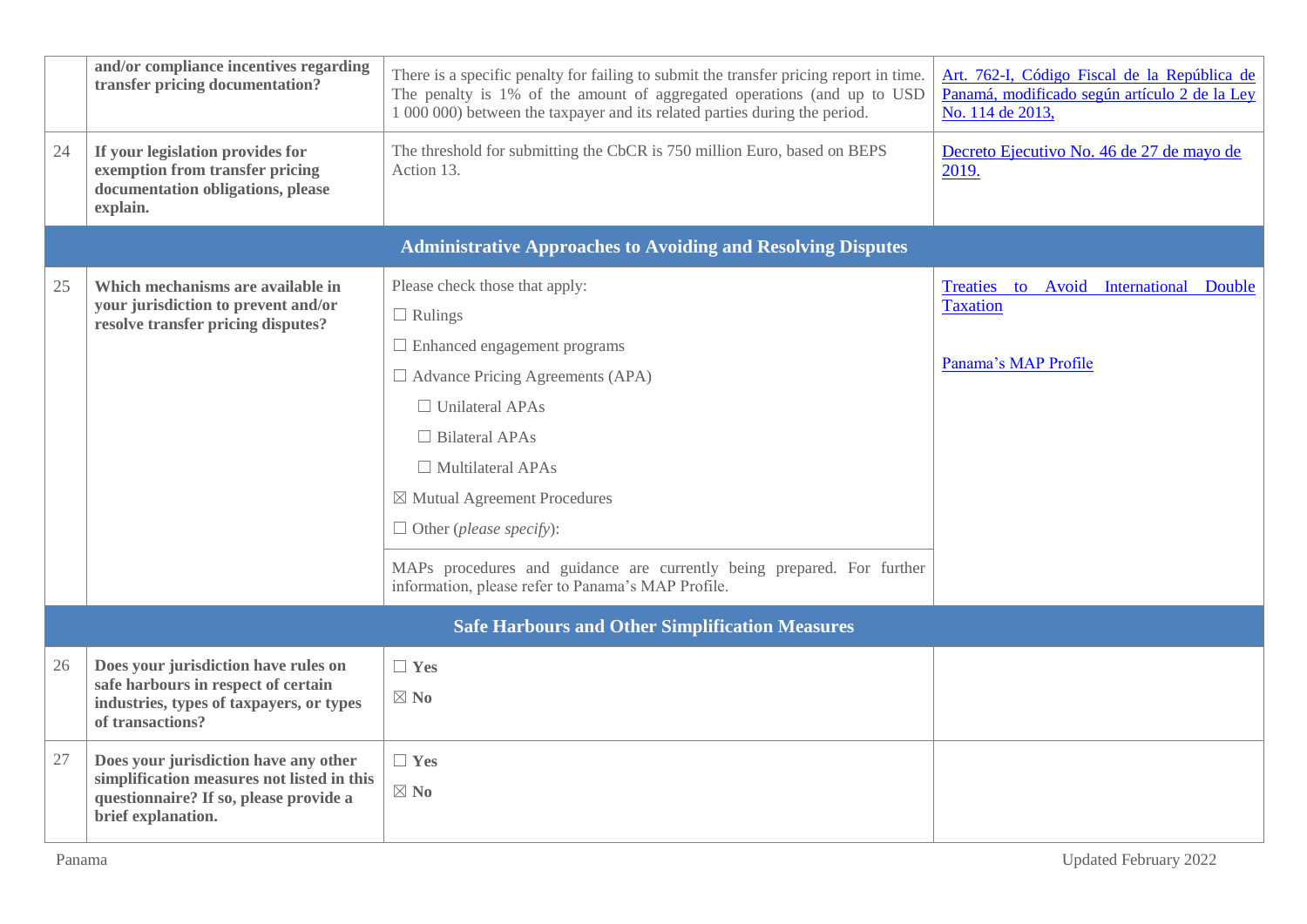|          | <b>Other Legislative Aspects or Administrative Procedures</b>                                                                                                                           |                                                                                                                                                                                                                                                            |                                                                                                                                 |  |  |  |  |  |
|----------|-----------------------------------------------------------------------------------------------------------------------------------------------------------------------------------------|------------------------------------------------------------------------------------------------------------------------------------------------------------------------------------------------------------------------------------------------------------|---------------------------------------------------------------------------------------------------------------------------------|--|--|--|--|--|
| 28       | Does your jurisdiction allow/require<br>taxpayers to make year-end<br>adjustments?                                                                                                      | $\boxtimes$ Yes<br>$\Box$ No                                                                                                                                                                                                                               | Artículo 710, Parágrafo 4, Código Fiscal de<br>la República de Panamá, modificado según<br>artículo 5 de la Ley No. 52 de 2012. |  |  |  |  |  |
|          |                                                                                                                                                                                         | Taxpayers are allowed to rectify their Tax Return Filing only once in case they<br>have committed any mistake. These adjustments are not specific to transfer pricing<br>matters.                                                                          |                                                                                                                                 |  |  |  |  |  |
| 29       | Does your jurisdiction make secondary<br>adjustments?                                                                                                                                   | $\Box$ Yes<br>$\boxtimes$ No                                                                                                                                                                                                                               |                                                                                                                                 |  |  |  |  |  |
|          |                                                                                                                                                                                         | <b>Attribution of Profits to Permanent Establishments</b>                                                                                                                                                                                                  |                                                                                                                                 |  |  |  |  |  |
| 30<br>31 | [NEW] Does your jurisdiction follow<br>the Authorised OECD Approaches for<br>the attribution of profits to PEs (AOA)?<br>[NEW] Does y our jurisdiction follow<br>also another approach? | $\Box$ Yes<br>In how many tax treaties?<br>In two tax treaties (with the UK and with Israel).<br>$\boxtimes$ No<br>In how many tax treaties?<br>In fifteen tax treaties.<br>$\Box$ Yes<br>$\boxtimes$ No                                                   | Panama has signed 17 Tax Treaties                                                                                               |  |  |  |  |  |
|          |                                                                                                                                                                                         | <b>Other Relevant Information</b>                                                                                                                                                                                                                          |                                                                                                                                 |  |  |  |  |  |
| 32       | Other legislative aspects or<br>administrative procedures regarding<br>transfer pricing                                                                                                 | N/A                                                                                                                                                                                                                                                        |                                                                                                                                 |  |  |  |  |  |
| 33       | Other relevant information (e.g. whether<br>your jurisdiction is preparing new transfer<br>pricing regulations, or other relevant                                                       | The tax administration is currently revising and updating existing transfer pricing<br>regulations, such as requirements for Local File and Master File documentation<br>under BEPS Action 13. Panama is also reviewing interest deductability limitation. |                                                                                                                                 |  |  |  |  |  |